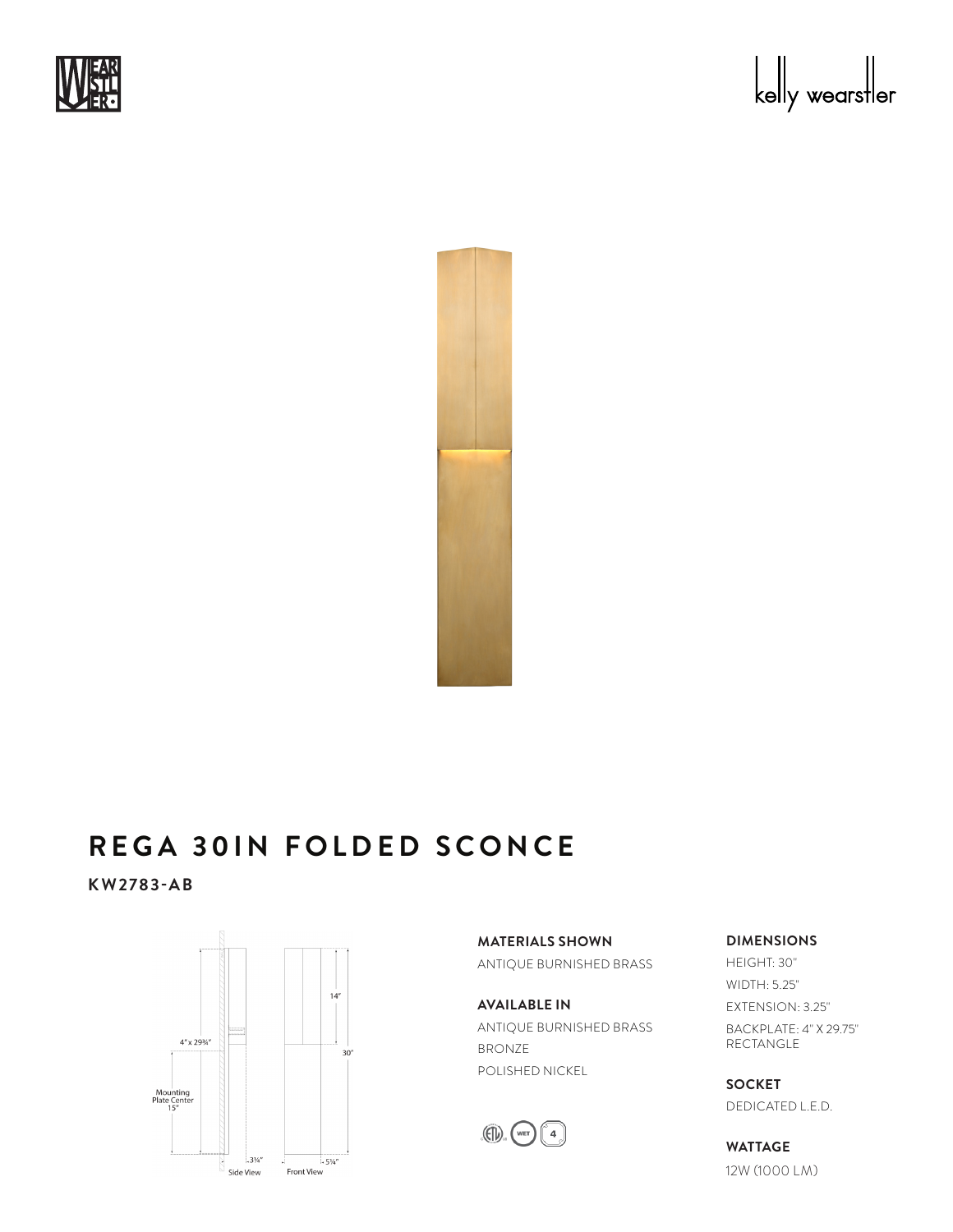





## REGA 30IN FOLDED SCONCE EUA JU

KW2783-BZ



**MATERIALS SHOWN** BRONZE

**AVAILABLE IN** ANTIQUE BURNISHED BRASS BRONZE POLISHED NICKEL



**DIMENSIONS**

HEIGHT: 30" WIDTH: 5.25" EXTENSION: 3.25" BACKPLATE: 4" X 29.75" RECTANGLE

**SOCKET** DEDICATED L.E.D.

**WATTAGE** 12W (1000 LM)